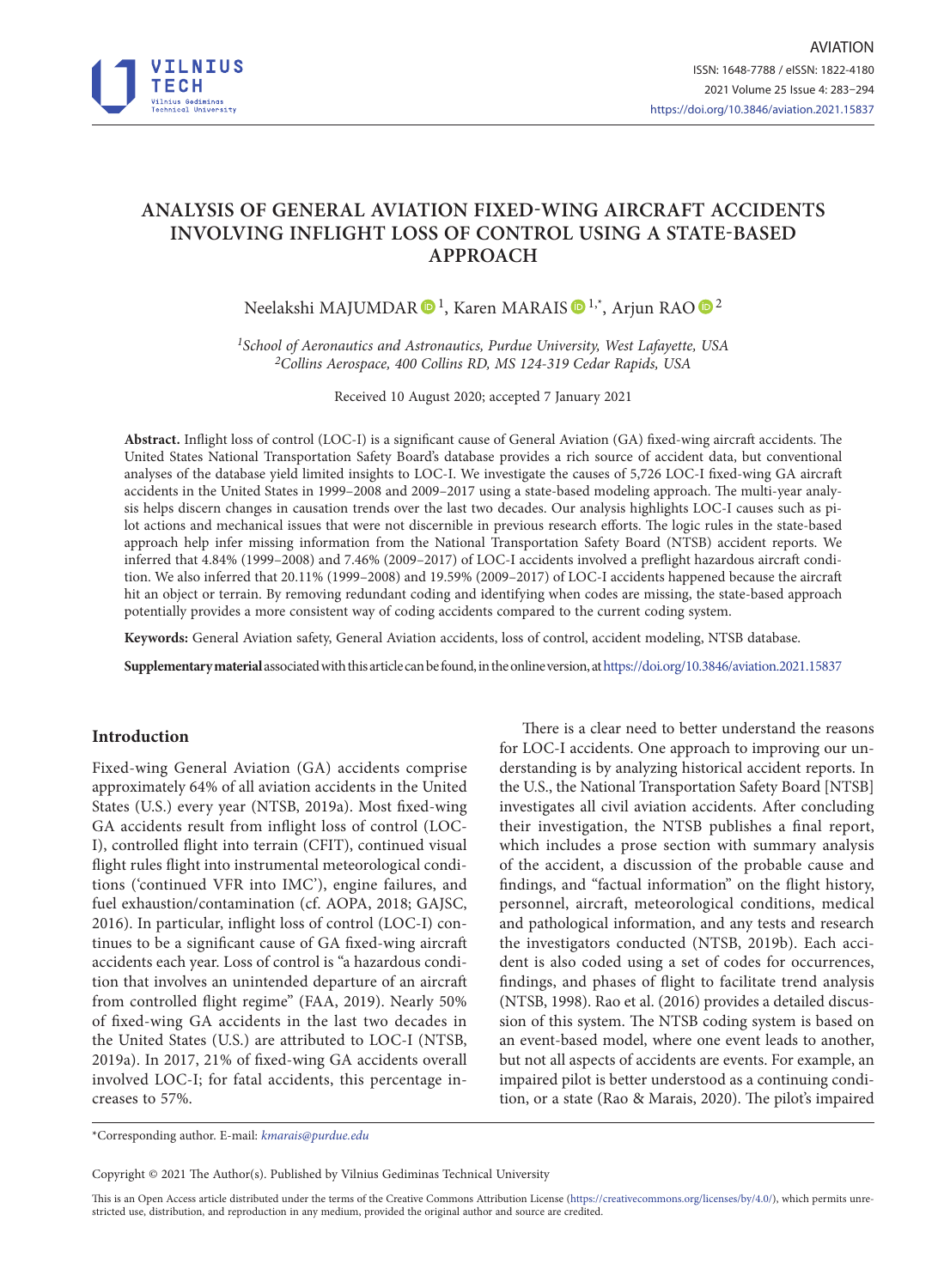condition makes subsequent errors more likely, and therefore does not fit well as "only" an initiating event. Additionally, multiple codes in the NTSB database have similar meanings. For example, the subject codes 24518: Altitude and 24519: Proper altitude both indicate that the pilot did not maintain the correct altitude. Such redundancy in codes can lead to inaccurate counts in accident causes. Finally, the NTSB database does not present all findings as codes, for example, in the pre-2008 coding system, there are no codes to capture improper aircraft heading.

Unfortunately, the prose content for GA accidents tends to be short. In 2017 (the most recent year to have completed factual reports), the average length for the 105 accidents that had LOC-I codes was just 449 words. The occurrence chains (number of occurrence codes) for these 105 accidents are also short (mean chain length =  $3.36$ , SD =  $1.42$ ), albeit somewhat longer than that for all GA fixed-wing aircraft accidents (mean chain length =  $2.48$ , SD =  $1.60$ ). 145 accidents had only a single recorded occurrence. The longest chain was 8 (for one LOC-I accident; NTSB ID: GAA17CA303). 80% of these reports included a code related to crashing into terrain/water. Thus, the potentially wide range of accident stories is reduced to a small set of short stories, most of which are some variation of "the pilot lost control and crashed into the ground/water". These problems are compounded by the lack of information about the cause for LOC-I. For instance, the most frequently used cause for fixed-wing LOC-I accidents is aircraft control not maintained - in other words, the pilot lost control because they did not maintain control (Houston et al., 2012; Franza & Fanjoy, 2012). So, we cannot easily determine why LOC-I happens, what most often causes it, or whether there have been any changes in its causes.

Several researchers have used NTSB codes to identify GA accident causes. Boyd (2015) found that failure to follow single engine procedures following loss of an engine was the highest factor in fatal twin-engine piston aircraft GA accidents under visual weather conditions. Fultz and Ashley's (2016) found that 60% of weather-related fatal accidents occurred in IMC. Bazargan and Guzhva (2007) found that hazardous weather and light conditions such as IMC and dark night conditions increased the likelihood that accidents would be fatal. Goldman et al. (2002) found that of maintenance errors, installation errors such as using the wrong parts were most likely to cause injury or fatality. Aguiar et al. (2017) found that GA accidents in mountainous terrain and high elevation environments most commonly involved CFIT and wind gusts/shear. Other analyses used NTSB accident narratives. Boyd and Stolzer (2016) identified accident-precipitating factors and found that not following the checklist/flight manual contributed the most to fatal or serious turbine-powered GA accidents. Ballard et al. (2013) considered three major risk factors for fatalities, post-crash fires, crashes after flight in IMC, and off-airport crashes (in other words, away from emergency services), and found that fatalities were most likely to occur in accidents occurring after flight in IMC contributed the most to fatal air tour accidents. Wiegmann et al. (2005)

used the Human Factors Analysis and Classification System (HFACS) to identify unsafe operator acts. 80% of the GA accidents were associated with at least one skill-based error such as handling. While these studies uncovered part of what causes GA accidents (e.g., flight into IMC is often involved in fatal accidents), they were not able to explain how, for example, IMC leads to fatal accidents.

Studies using NTSB data to understand LOC-I accidents face similar challenges. Previous work attempted to build chains of events in accidents using occurrence codes in the NTSB database. Rao and Marais (2015) found that 13.8% of 5051 GA rotorcraft fatal accidents had LOC-I as the first occurrence. Houston et al. (2012) found that 75% of the 147 instructional LOC-I accident reports cited LOC-I as the first occurrence - thus we cannot determine what led to the LOC-I. Other studies investigated the impact of aircraft characteristics on accidents. Franza and Fanjoy (2012) analyzed correlations between contributing factors to accidents from 2002–2012 in Cirrus SR20 and Piper PA28-161 aircraft. They also found that pilots' failure to maintain directional control contributed to 50% of fatal accidents in both aircraft models. Ud-Din and Yoon (2018) found that poor health and impairment due to medication, followed by poor manual control and inadequate pilot adherence to flight procedures were the most significant events for LOC during maneuvering.

One way to improve understanding is by modeling accidents. Several researchers have used Bayesian networks to identify causal factors and assess risk (Ancel & Shih, 2012; Ancel et al., 2015; Ayra et al., 2019; Xiao et al., 2020; Uğurlu et al., 2020). Ancel et al. (2015) developed an object-oriented Bayesian network (OOBN), based on HFACS, to model Part 121 and 135 LOC-I accidents. They identified organizational deficiencies as underlying flight-related and maintenance crew-related airline accidents. Bayesian networks are useful to visually represent a summary analysis of accidents. But they require detailed information that is often not available for GA accidents. The probability calculation for each node in a Bayesian network requires expert judgment and information from sources such as operators and aviation agencies. Further, some accident sequences have cyclic relationships, e.g., an aircraft stall may cause an LOC-I and vice versa. Since Bayesian networks are directed acyclic graphs, they cannot capture such cyclic relationships between aircraft states.

We investigate whether additional insight into fixedwing LOC-I can be garnered from the NTSB database by taking a different modelling approach. We extend the state-based approach developed for rotorcraft accidents by Rao and Marais (2020) to fixed-wing aircraft accidents. Section 1 presents the state-based approach and develops a vocabulary of 108 state and 226 trigger definitions, along with a set of grammar rules for connecting states and triggers. We show how these rules can be used to logically infer some missing states and triggers. In Section 2, we identify and analyze GA LOC-I accidents using the approach and identify an additional 1,214 LOC-I accidents that were not directly identifiable using LOC-I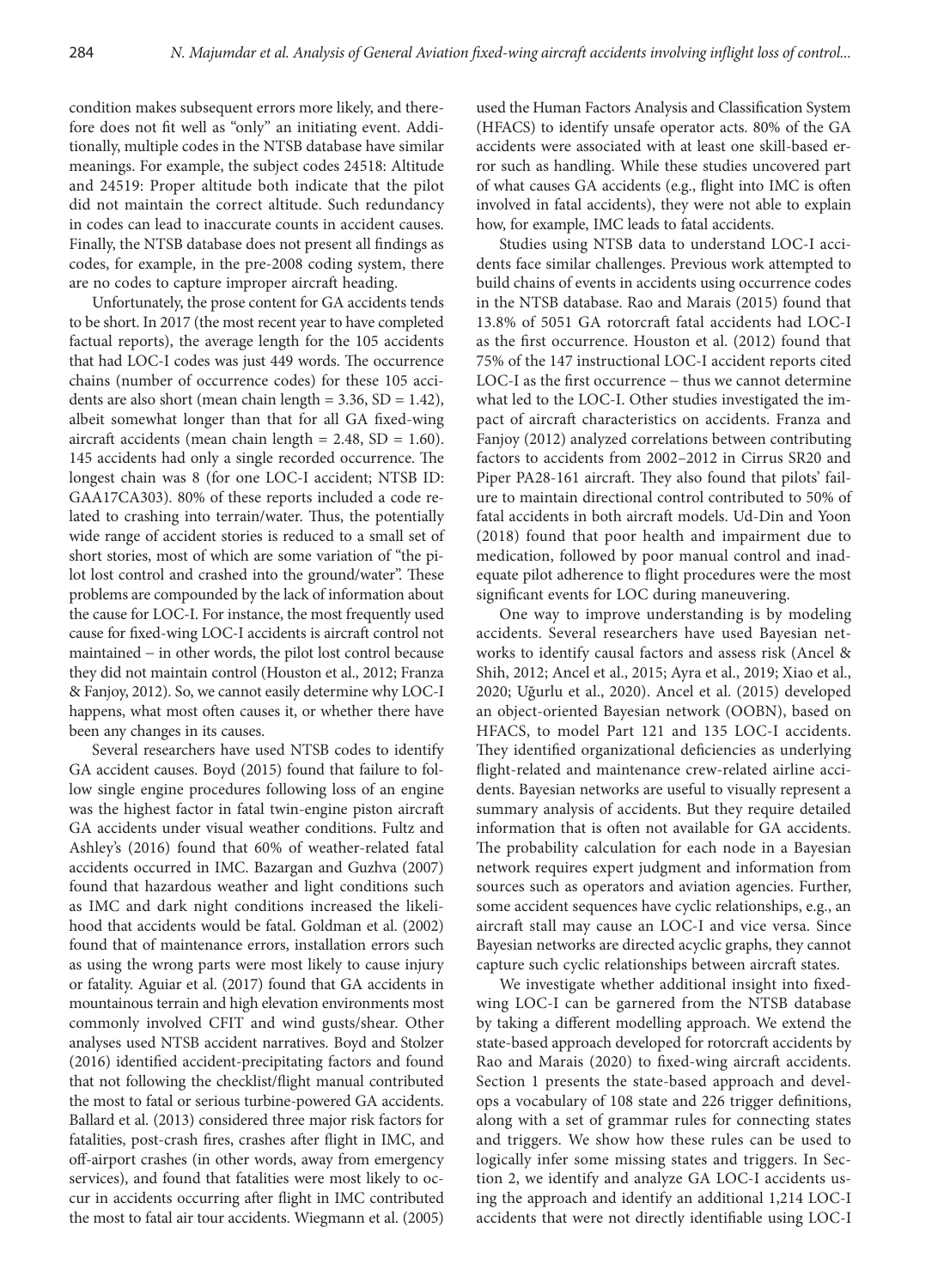NTSB codes. Using the state-based approach, we found additional causes and different cause rankings for LOC-I accidents than those resulting from conventional analyses, such as those described earlier.

# 1. A state-based approach for fixed-wing aircraft **accidents**

Rao and Marais (2020) developed a state-based approach for modelling helicopter accidents by representing accidents as a sequence of states and triggers, rather than the event-centric current coding system. The state and trigger definitions are based on codes in the NTSB database that have been used for rotorcraft accidents (occurrence codes, finding codes, modifier codes, and phase of flight codes). In this section, we extend the state-based model to fixedwing aircraft accidents.

### **1.1. State-based model introduction**

The state-based model consists of two core concepts: accidents are modelled as a series of states and triggers; and, states and triggers (the dictionary) are ordered and linked by rules (the grammar), as shown in Figure 1.

The system comprises the aircraft and  $pilot(s)$  operating the aircraft. A state is a segment of time wherein a system exhibits a particular behavior. The nodes in Figure 1 represent states of a notional system where the first state represents the default or start state of the system and the last (end) state represents the system's behavior in the final segment of time in the accident. A system can be in only one state at any given point of time. There are two types of states: nominal and hazardous. A nominal state is a state of a system that is generally accepted as sufficiently safe by the applicable stakeholders. "Sufficiently safe" depends on the particular context and stakeholders. For example, safe states are those where the aircraft is operating in good weather with all systems functioning and with a competent and fit-to-fly pilot. A system is in a nominal state only when both the pilot and aircraft are in nominal states. A nominal state cannot lead directly to an accident state - it must be directly preceded by a hazardous state.

A hazardous state is an off-nominal state that may lead to an accident or an incident. For example, a pilot's poor physiological condition is a "pilot hazardous state", and loss of engine power is an "aircraft hazardous state".





Figure 2. Illustration of three possible scenarios where a system is in hazardous state. Examples of these states are: (a) pilot's poor physiological condition; (b) loss of engine power; (c) pilot's poor physiological condition during a loss of engine power (adapted from Rao & Marais, 2020)

A system is in a hazardous state if either the pilot(s), the aircraft, or both the pilot(s) and aircraft are in hazardous states, as shown in Figure 2. We categorize hazardous states based on when they occur in an accident sequence. A preflight hazardous state is a hazardous state that exists before a flight starts, for example, preflight mechanical issue. An intermediary hazardous state occurs between a preflight state and an end state (in this case, an accident), for example, inflight loss of control. Each flight terminates in an end state, which can be nominal (e.g., safe landing), an incident (e.g., bounced landing), or an accident (e.g., midair collision).

A trigger is an event that occurs at a precise instant of time, causing either the aircraft,  $pilot(s)$ , or both the aircraft and pilot(s) to transition between states or remain in the same state. For example, failure of an engine can cause a system to transition from a nominal state to a hazardous state. The links connecting to each state in Figure 1 represent triggers to each state. The *initiating trigger*, points to the default or start state of the system.

### **1.2. Fixed-wing aircraft dictionary of hazardous states, triggers, and additional information**

The existing rotorcraft data dictionary has 84 state definitions and 182 trigger definitions. Here, we extend the data dictionary to fixed-wing aircraft accidents.

### **1.2.1. Fixed-wing state definitions**

Building on the existing rotorcraft dictionary and using the NTSB database, we amended states and created new states, resulting in a set of 108 states that are applicable to fixed-wing aircraft, as shown in Table 1.

Fixed-wing aircraft differ from rotorcraft in four ways relevant to accident modelling: (1) Maneuvering. Rotorcraft and fixed-wing aircraft have different maneuvering capabilities due to different flight mechanics. For example, rotorcraft, unlike fixed-wing aircraft, can perform maneuvers such as hovering, and can autorotate in the event of losing engine power. So, these rotorcraft states are not applicable to fixed-wing aircraft. (2) Control surfaces. Fixed-wing aircraft, unlike rotorcraft, have ailerons, a rudder, and an elevator for aerodynamic stability. For example, fixed wing aircraft have flaps, unlike rotorcraft. Therefore, we created a new state for improper flaps extended speed Figure 1. State-based representation of a notional system  $(V_{FF})$ . (3) Takeoff and landing characteristics. Advanced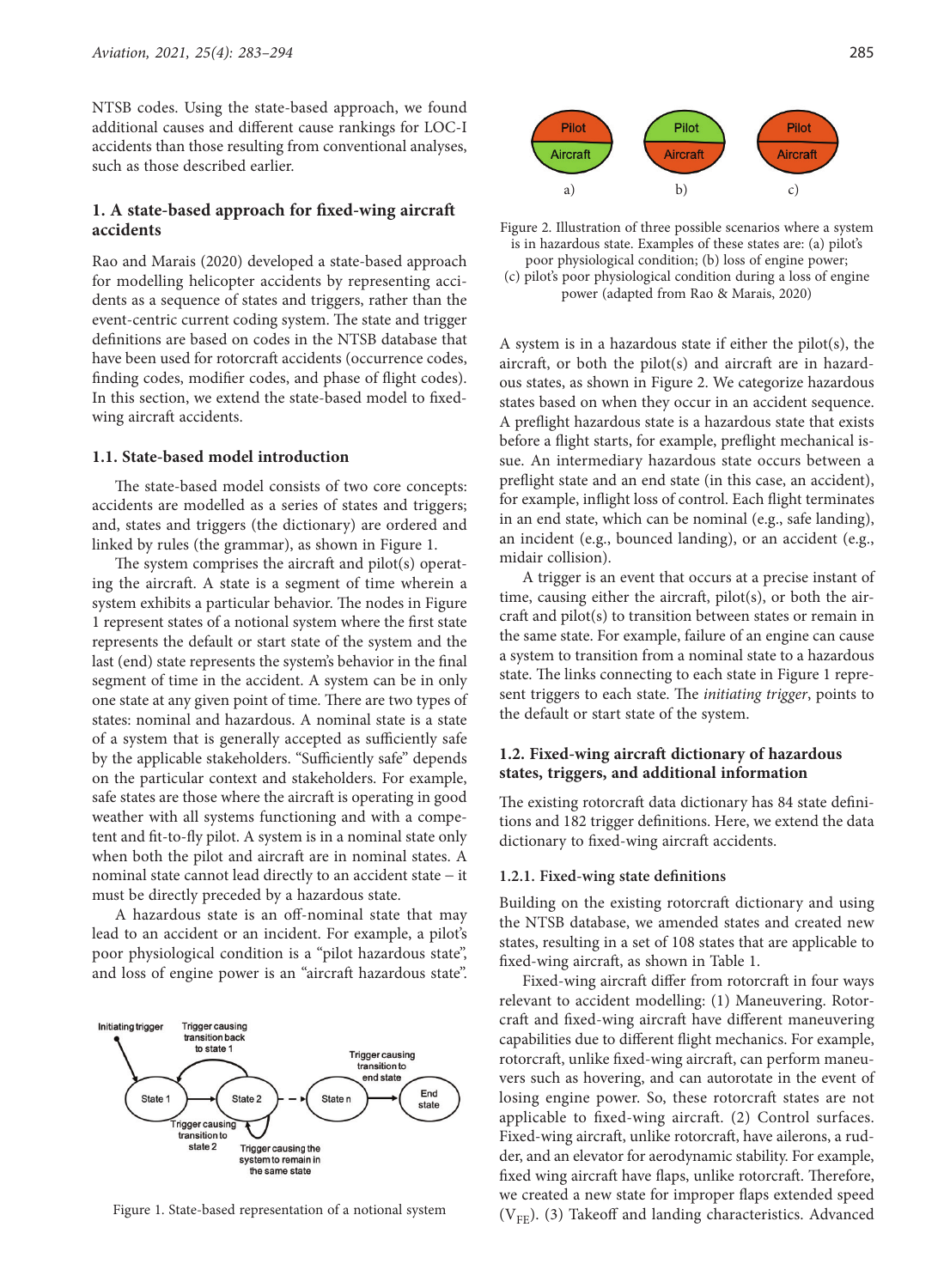rotorcraft with wheels that can perform running takeoffs, hover taxi, and air taxi, are relatively rare in civil aviation, and therefore rotorcraft accidents associated with these maneuvers are also rare (there were no such accidents in the 34 years covered in Rao and Marais' 2020 analysis). We therefore created new fixed-wing states such as improper takeoff, improper taxi speed, water loop/swerve, and aircraft hydroplaning. (4) Airspeed factors. Fixedwing aircraft have additional airspeeds to rotorcraft. For example, fixed-wing aircraft have five different airspeeds that convey takeoff or rotation speed: lift-off speed  $(V<sub>LOE</sub>)$ , takeoff safety speed  $(V_2)$ , minimum takeoff speed  $(V_{2MIN})$ , rotation speed  $(V_R)$ , and maximum speed from which the airplane can stop within the accelerate-stop distance  $(V_1)$ . We define a new improper takeoff/rotation speed state, as

shown in Table 2. Table 2 also shows the Boolean logic for the improper takeoff or rotation speed state, which serves as input to our translation code. Similarly, we created 10 additional airspeed states for fixed-wing aircraft such as improper landing gear operating/ extended speed  $(V<sub>LO</sub>)$ and  $V_{LE}$ ) and improper flaps extended speed (V<sub>FE</sub>).

Finally, we added several states that may also apply to rotorcraft but did not appear in any of the rotorcraft accidents in the database. For example, Rao and Marais (2020) defined two LOC states for rotorcraft: inflight loss of control (LOC-I) and on-ground loss of control (LOC-G). Because the database does not always specify whether the LOC was inflight or on the ground, we created an unknown phase LOC state (LOC-U). Table 3 shows the definition and coding for the LOC-I state.

|  |  |  | Table 1. Summary of the states for rotorcraft and fixed-wing aircraft |
|--|--|--|-----------------------------------------------------------------------|
|--|--|--|-----------------------------------------------------------------------|

|                                                                            | Rotorcraft<br><b>States</b> | Fixed-wing<br><b>States</b>                             | State Example                                                                                                                                    |  |
|----------------------------------------------------------------------------|-----------------------------|---------------------------------------------------------|--------------------------------------------------------------------------------------------------------------------------------------------------|--|
| States applicable only to rotorcraft                                       | 13                          | Improper autorotation only occurs in rotorcraft.<br>N/A |                                                                                                                                                  |  |
| Rotorcraft states applicable to both<br>rotorcraft and fixed-wing aircraft | 54                          |                                                         | Both rotorcraft and fixed-wing aircraft can experience hard<br>landings.                                                                         |  |
| Rotorcraft states re-coded for<br>fixed-wing aircraft                      | 17                          |                                                         | Fixed-wing aircraft have additional airspeed types, compared<br>to rotorcraft such as minimum takeoff speed (V2MIN).                             |  |
| New states defined for fixed-wing<br>aircraft only                         | N/A<br>37                   |                                                         | Rotorcraft do not have flaps, unlike fixed-wing aircraft, so<br>we created improper flaps extended speed (VFE) state for<br>fixed-wing aircraft. |  |
| Total states                                                               | 84                          | 108                                                     |                                                                                                                                                  |  |

Table 2. Improper takeoff or rotation speed state definition for fixed-wing aircraft

| NTSB Codes (Pre-2008)                                                                                          | Description                                                                                                                                                                                                                      |
|----------------------------------------------------------------------------------------------------------------|----------------------------------------------------------------------------------------------------------------------------------------------------------------------------------------------------------------------------------|
| 24507 AND (3101 OR 3104 OR 3107 OR<br>3108 OR 3109 OR 3112 OR 3115 OR 3120<br>OR 3122 OR 3127 OR 3129 OR 3138) | Airspeed, lift off speed (VLOF) AND ("Below" OR "Delayed" OR "Exceeded" OR<br>"Excessive" OR "Improper" OR "Inattentive" OR "Inadequate" OR "Misjudged" OR<br>"Not attained" OR "Not maintained" OR "Not obtained" OR "Reduced") |
| 24568 AND (3000 OR 3011 OR 3107 OR<br>3127 OR 3129)                                                            | Airspeed, maximum speed from which the airplane can stop within the accelerate-<br>stop distance (V1) AND ("Above" OR "Not obtained/maintained" OR "Exceeded"<br>OR "Not obtained" OR "Not maintained")                          |
| 24569 AND (3122 OR 3127)                                                                                       | Airspeed, takeoff safety speed (V2) AND ("Not attained" OR "Not maintained")                                                                                                                                                     |
| 24570 AND (3011 OR 3115 OR 3122)                                                                               | Airspeed, minimum takeoff safety speed (V2min) AND ("Not obtained/maintained"  <br>OR "Inadequate" OR "Not attained")                                                                                                            |

#### Table 3. Inflight loss of control (LOC-I) state definition for fixed-wing aircraft

| NTSB Codes (Pre-2008)  | Description                              |
|------------------------|------------------------------------------|
| 250                    | Loss of control $-$ in flight            |
| 110                    | Altitude deviation, uncontrolled         |
| 553                    | Descent – uncontrolled phase             |
| 24524 AND (3140)       | Descent AND ("Uncontrolled")             |
| 24525 AND (3140)       | Proper descent rate AND ("Uncontrolled") |
| NTSB Codes (Post-2008) | Description                              |
| 240                    | Loss of control in flight                |
| 650                    | <b>Uncontrolled Descent</b>              |
| 01062022               | Pitch control                            |
| 01062023               | Lateral/bank control                     |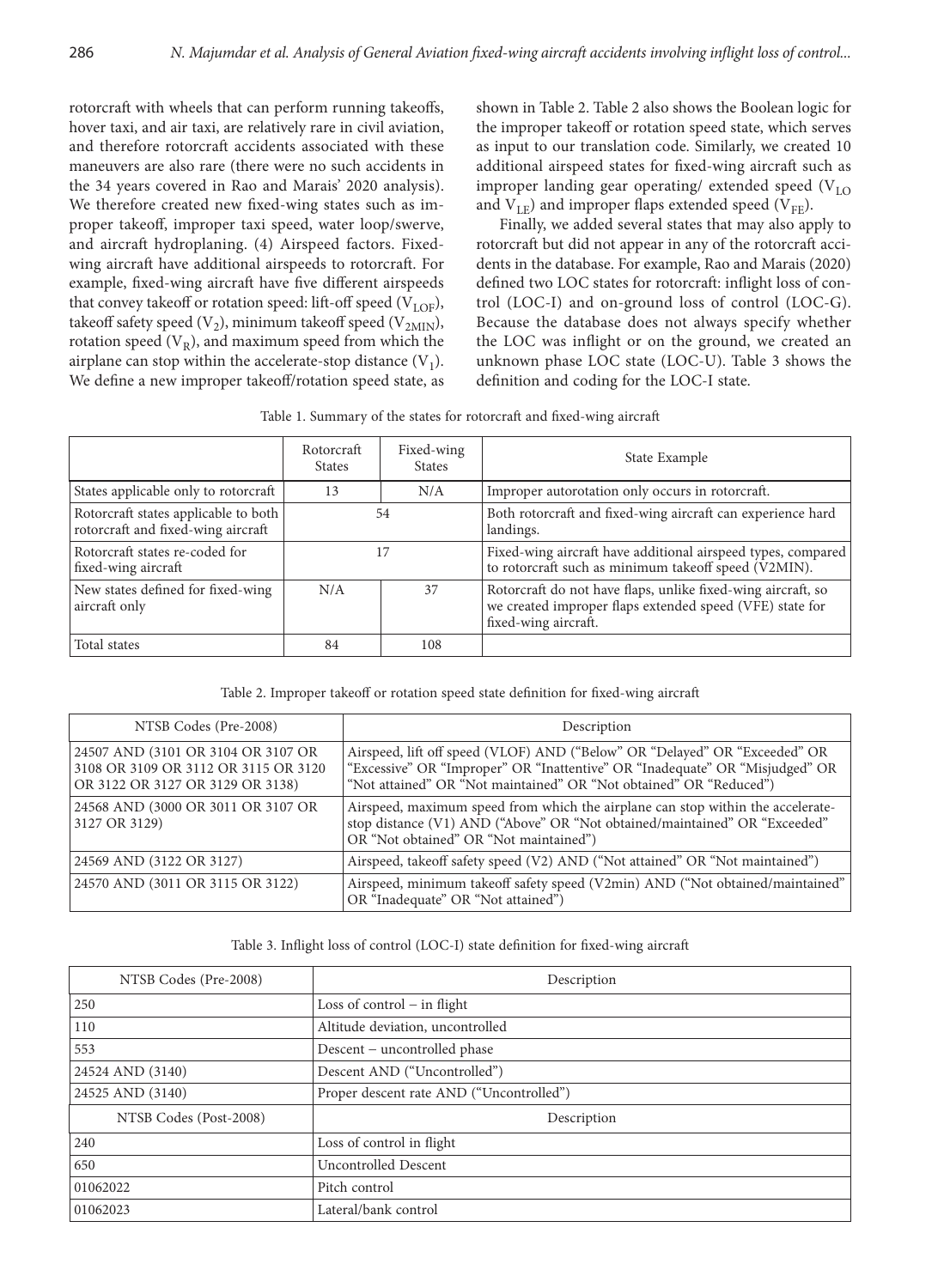#### **1.2.2. Fixed-wing trigger definitions**

Using the NTSB codes used for fixed-wing aircraft accidents, and combining codes that convey the same meaning, we defined 226 triggers (Table 4). Similar to hazardous states, we accounted for the differences between helicopters and fixed-wing aircraft when augmenting and creating new triggers for fixed-wing aircraft. For example, based on different speed characteristics of fixed-wing aircraft, we re-coded the rotorcraft trigger *improper aborted landing/takeoff* for fixed-wing aircraft by adding a subject code 24503 Abort above  $V_1$  with its modifiers.  $V_1$  is the takeoff decision speed, beyond which a flight can continue to take off even in case of an engine failure.

### **1.2.3. Additional information**

Rao (2016) used *information codes* to translate NTSB codes that provide additional information about the prevailing conditions during an accident, but do not translate to states or triggers. Here, we amend this definition by adding a fourth category, pre-existing condition (PEC), and redefining the information codes to exclude PECs.

Pre-existing Condition (PEC): A condition in the aircraft's environment that remains true or applicable throughout a flight and is neither a state nor a trigger is defined as a pre-existing condition. We define three preexisting conditions: unsuitable airport facilities, unsuitable runway, and unsuitable physical environment. For example, unsuitable runway PEC gives information about a runway condition but does not describe a state or a trigger in an accident (Table 5).

Information code: Detail about a system that is neither a state, a trigger, *nor a pre-existing condition*, is defined as an information code. Information codes describe terrain/object(s) that an aircraft collided with and phases of flight in accidents. For example, the code *03022020: tree* indicates that an aircraft collided with a tree during the accident.

In the pre-2008 system, the NTSB uses subject codes 19200: terrain condition or 20200: object with modifiers to describe the type of terrain or objects. In the post-2008 system, the NTSB uses different finding codes to describe the type of terrain or objects with modifiers such as 91: contributed to outcome. Additionally, the NTSB uses a separate set of codes to describe phases of flight with each occurrence in accidents. Therefore, we defined three information code categories: information about objects, information about terrain, and information about phases of flight.

# **1.3. Illustrative example**

We demonstrate the working of fixed-wing state and trigger definitions and the grammar rules using an accident (NTSB ID: ERA13FA059) that happened in November 2012 in Owls Head, Maine involving a Cessna 172N.

|                                                                              | Rotorcraft<br><b>Triggers</b> | Fixed-wing<br>Triggers | Trigger Example                                                                                                                                                        |
|------------------------------------------------------------------------------|-------------------------------|------------------------|------------------------------------------------------------------------------------------------------------------------------------------------------------------------|
| Triggers applicable only to rotorcraft                                       | 43                            | N/A                    | Rotor system failure can occur only in rotorcraft.                                                                                                                     |
| Rotorcraft triggers applicable to both<br>rotorcraft and fixed-wing aircraft | 76                            |                        | Both fixed-wing and rotorcraft can experience improper<br>engine shutdown.                                                                                             |
| Rotorcraft triggers re-coded for fixed-<br>wing aircraft                     | 63                            |                        | Both rotorcraft and fixed-wing aircraft can experience<br>improper aborted landing/takeoff, but there are<br>additional NTSB codes that apply for fixed-wing aircraft. |
| New triggers defined for fixed-wing<br>aircraft                              | N/A                           | 87                     | Rotorcraft have rotors and not propellers, so they do not<br>have a propeller control failure trigger.                                                                 |
| Total triggers                                                               | 182                           | 226                    |                                                                                                                                                                        |

Table 4. Breakdown of rotorcraft and fixed-wing aircraft triggers

Table 5. Unsuitable runway pre-existing condition

| NTSB Codes (Pre-2008)  | Description                                  |
|------------------------|----------------------------------------------|
| 19201                  | Runway/landing area condition                |
| NTSB Codes (Post-2008) | Description                                  |
| 03023000               | Runway/land/takeoff/taxi surface – (general) |
| 03023010               | Runway/land/takeoff/taxi surface - Wet       |
| 03023015               | Snow/slush/ice covered                       |
| 03023020               | Soft                                         |
| 03023025               | Glassy                                       |
| 03023030               | Choppy                                       |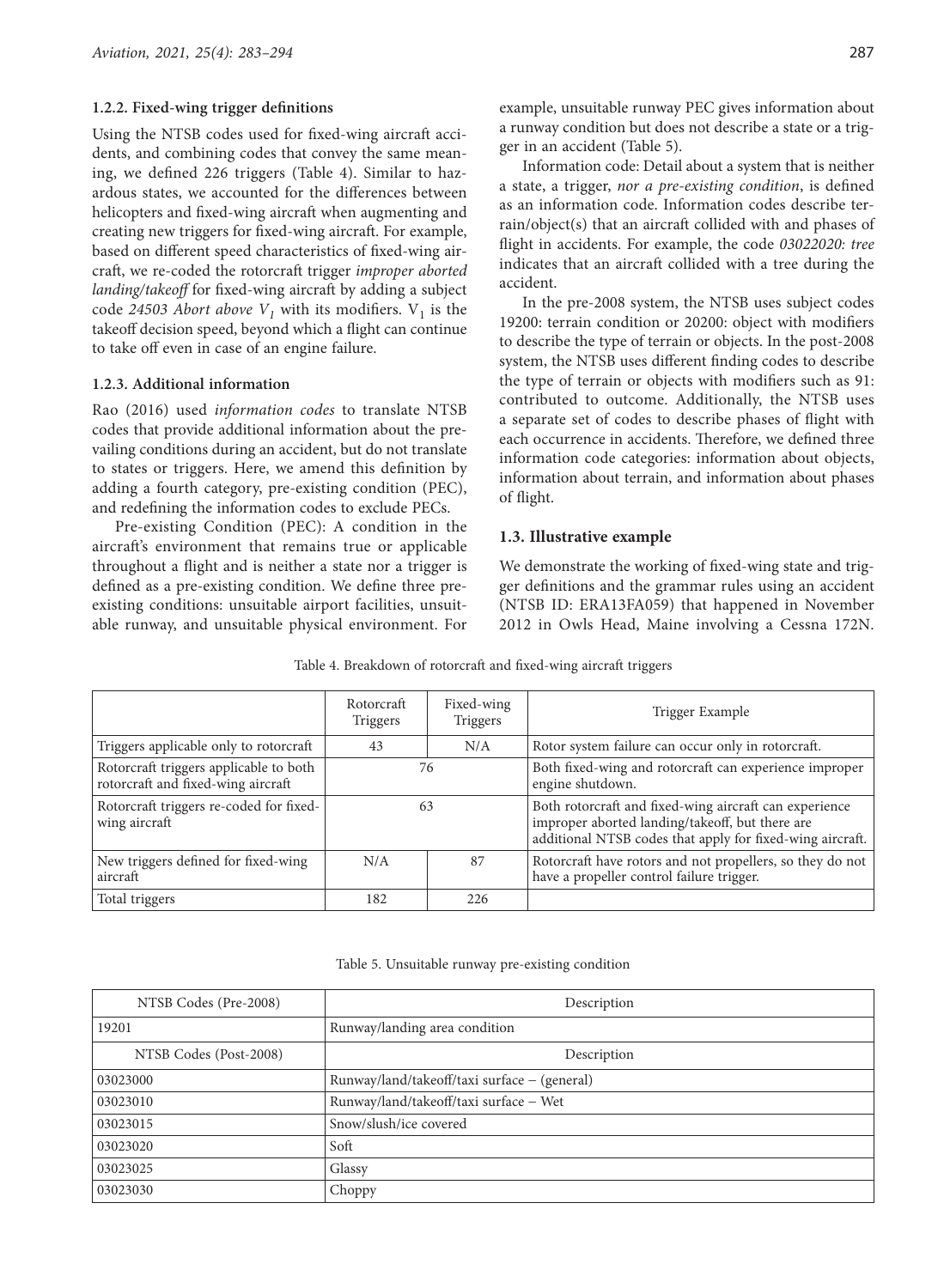During the departure roll, the aircraft collided with a ground vehicle that was crossing the runway, breaking the right elevator. The pilot continued taking off, stalled the aircraft, and went into a low-altitude spin before hitting the ground. The first two columns of Table 6 show the resulting NTSB codes for the accident report.

We model the accident in five steps:

- 1. **Identify states and triggers from the accident**  data: We map the finding codes and occurrence codes from the database with corresponding states and triggers as shown in Table 6. Figure 3 shows the states and triggers. Since there are no codes indicating that the pilot was impaired or the aircraft was functioning improperly, we indicate their state as nominal.
- 2. Identify preflight, intermediary, and end states: Next, we identify the preflight, intermediary and end states, as shown in the last column of Table 6.
- 3. **Sequence hazardous states:** We apply the grammar rules to sequence hazardous states. The sequencing rules are based on flight physics and the sequence that the NTSB used to report accidents. See Rao and Marais (2020) for a detailed discussion of grammar rules. Figure 3 shows the accident model after applying the sequencing rules.
- 4. **Link states and triggers:** Using the grammar rules, we link triggers to the sequenced states, as shown in

Figure 3. Three states do not have entering triggers, because the accident report does not mention any applicable trigger related codes.

5. **Infer triggers and states based on grammar rules:**  The NTSB codes for an accident may not be sufficient to identify all states and triggers in that accident, as shown by the three missing triggers in Figure 3. We use the state-and-trigger sequencing rules to infer some of the missing information.

Consider for example the trigger recovery action not possible after loss of control. We infer this trigger whenever an end state succeeds a loss of control state in an accident, and the accident does not include any codes related to an improper remedial action or a lack of action triggers (Loss of control state AND (end state) AND NOT ("Improper remedial action" trigger OR "Lack of action" trigger).

# 2. Analysis of inflight loss of control accidents

This section compares conventional and state-based statistical analyses of LOC-I accidents involving fixed-wing aircraft operating under 14CFR Part 91 that occurred from 1999–2017 and are recorded in the NTSB database. Because the NTSB coding system changed in 2008, we consider two different time frames: 1999-2008 and 2009-2017.

| Finding code/ Occurrence<br>code                  | Modifier/Person/Phase Code  | Resulting State/Trigger                      | Preflight/intermediary/<br>end state |
|---------------------------------------------------|-----------------------------|----------------------------------------------|--------------------------------------|
| 2041015: Incorrect action<br>performance          | 44: Pilot                   | Improper action performance trigger          | N/A                                  |
| 1062022: Pitch control                            | 20: Not attained/maintained | Inflight loss of control state               | Intermediary                         |
| 2041030: Lack of action                           | 48: Airport personnel       | Lack of action trigger                       | N/A                                  |
| 3036000: Light condition                          | 91: Contributed to outcome  | Prevailing weather and light state           | Preflight                            |
| 320: Runway incursion                             | 300: Takeoff                | Runway incursion state                       | Intermediary                         |
| 490: Collision during takeoff/<br>landing         | 300: Takeoff                | Collision during takeoff/landing state       | Intermediary                         |
| 240: Loss of control in-flight                    | 350: Initial Climb          | Inflight loss of control state               | Intermediary                         |
| 470: Collision with terrain/<br>object (non-CFIT) | 650: Uncontrolled descent   | Inflight collision with terrain/object state | End                                  |

|  |  | Table 6. NTSB Codes and Corresponding States or Triggers (NTSB ID: ERA13FA059) |
|--|--|--------------------------------------------------------------------------------|
|--|--|--------------------------------------------------------------------------------|



Figure 3. State-based representation of the accident.

Note: Using the grammar rules, we infer triggers to the sequenced states that have missing triggers. The links (and text) in blue are the inferred triggers. The text in red shows a missing trigger that cannot be inferred using the grammar rules.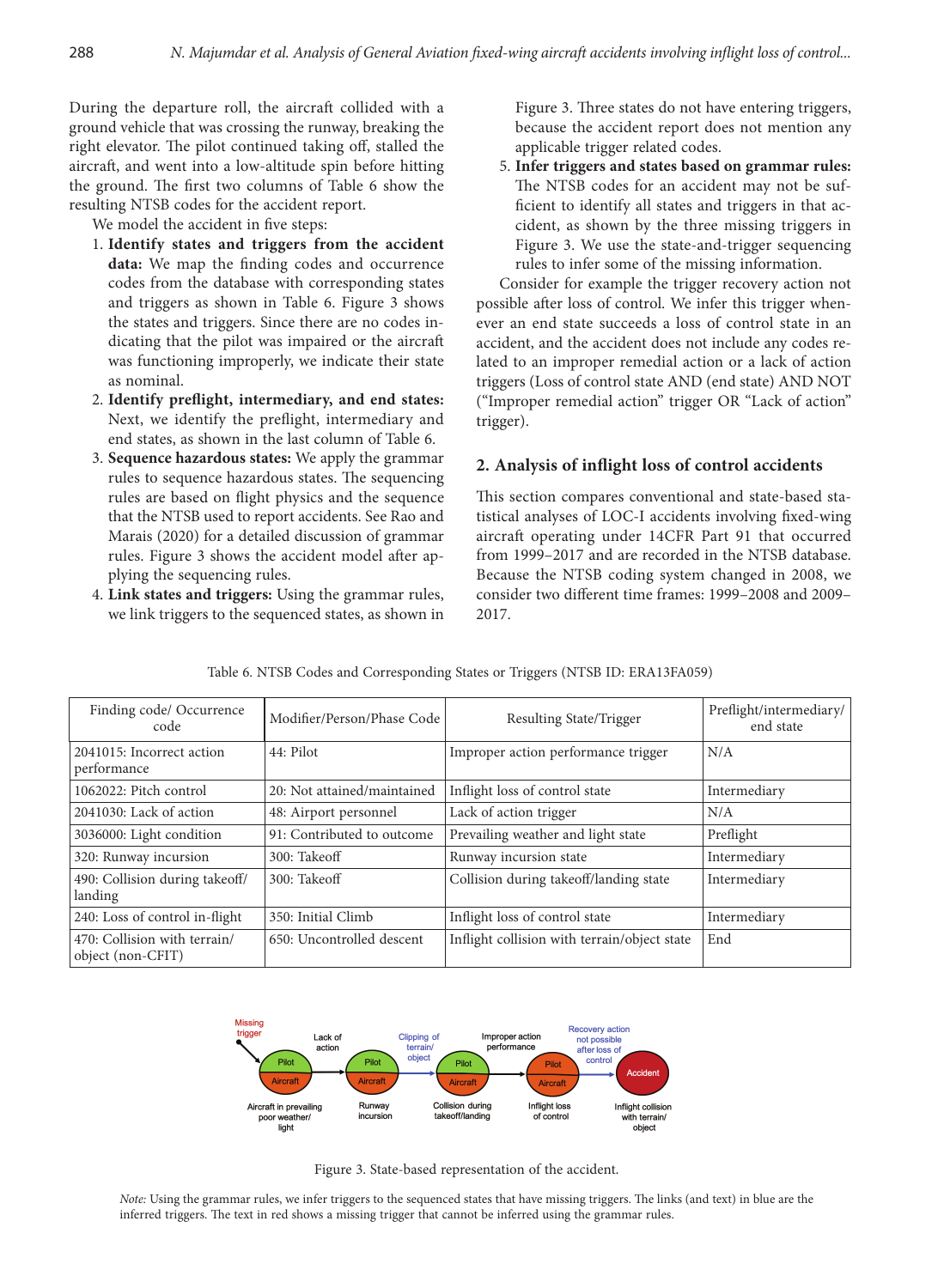#### **2.1. Conventional analysis of LOC-I accidents**

Conventional analyses such as those discussed in the introduction, analyse the relative frequencies with which NTSB codes are cited in accident reports. Here we do such an analysis for LOC-I accidents. In the pre-2008 coding system, LOC-I accidents are indicated by *250: Loss of control – in flight*; in the post-2008 system, by *240: Loss of control – in flight*. The NTSB uses subject code and modifier combinations (and finding codes in the post-2008 system) to provide greater detail about the level of contribution each finding had to the outcome. Each combination is designated as a cause or contributing factor. We identified the subject code and modifier combinations that the NTSB designated as causes (denoted as *Cause <sup>j</sup>* ) and calculated the presence for each subject code and modifier combination as the number of times it was used at least once in an accident, normalized by the total number of accidents (cf. Sorenson & Marais, 2016).

$$
presence(Cause_j | Accident) =
$$
  
\n
$$
\frac{\sum_{i=1}^{n_{accidents}} TRUE(Cause_j \ge 1 | Accident_i)}{Total Accidents}.
$$
 (1)

We use the same method to calculate the presence of contributing factors in accidents. In this section, we discuss the most frequent (top) causes and contributing factors in LOC-I accidents. Table 7 shows the top ten causes for LOC-I accidents in 1999–2008. The highest cause of LOC-I is that the pilot did not maintain aircraft control  $(24566-3127:$  Aircraft control - not maintained), thus providing no indication of what caused the loss of control. Failure to maintain airspeed (24506–3127: Airspeed – not maintained) has the second highest presence, providing at least some suggestion that airspeed is an important factor in LOC-I accidents. This finding is corroborated by the other top-ten causes related to airspeed in our analysis.

Table 8 shows the top ten causes for LOC-I accidents in 2009–2017. Three of the top four causes of LOC-I, aircraft control - pilot, directional control - not attained/ maintained, and performance/control parameters - not attained/maintained, are variations of "loss of control". Only the second highest cause, airspeed  $-$  not attained/maintained provides some indication of what happened during the LOC-I accident. Some of the top causes in 2009–2017 were different from the 1999–2008 findings. In 2009–2017, we found more causes related to aircraft performance (performance/control parameters - not attained/ maintained) and pilot actions (decision making/ judgment - pilot, incorrect action performance - pilot, and angle of attack not attained/maintained). This difference arises from two main reasons: (1) the NTSB codes and their descriptions changed in 2008 (the NTSB built an entirely new coding system); and (2) the NTSB started using some code descriptions more extensively as causes in post-2008 LOC-I accidents compared to the pre-2008 accidents. For example, the NTSB used aircraft performance related finding as a cause more in the post-2008 system (1062000-20: Performance/control parameters - not attained/maintained) than in the pre-2008 system (17300: Aircraft performance).

The pre-2008 coding system has four separate subject codes to indicate decision making or judgment (24000: Planning/decision, 24010: Inflight planning/decision, 24031: Improper decision, and 60000: Judgment) as compared to only one finding code in the post-2008 system (02041520: Decision making/judgment). Out of these four subject code and modifier combinations in the pre-2008 system, 24010-3109: Improper inflight planning/decision appears the most frequently (2.15%) in 1999–2008 (cited as 12th most frequent cause in LOC-I accidents). The NTSB used decision making/judgment more frequently as a cause in the post-2008 LOC-I accidents than in the pre-2008 accidents (presence of 11.29%). Unlike in the post-2008 system, there are no codes in the pre-2008 system that indicate incorrect action by pilot or angle of attack and therefore these are some new causes that we identified in 2009–2017. Some of the top causes from 1999–2008 such as stall - inadvertent and stall/spin - inadvertent were not identifiable in 2009– 2017 because the post-2008 coding system does not use any stall- or spin-related finding codes as causes. However, the post-2008 system uses 241: Aerodynamic stall/spin as an occurrence code in 16.79% of LOC-I accidents.

Table 7. Top ten causes for LOC-I accidents in 1999–2008

| Subject code with modifier | Description                                      | Presence, % |
|----------------------------|--------------------------------------------------|-------------|
| 24566-3127                 | Aircraft control – Not maintained                | 27.43       |
| 24506-3127                 | Airspeed - Not maintained                        | 21.97       |
| 24551-3113                 | Stall - Inadvertent                              | 7.68        |
| 24511-3127                 | Airspeed, stall $(Vs)$ – Not maintained          | 5.78        |
| 25000-3001                 | Reason for occurrence undetermined – No Modifier | 5.60        |
| 24539-3127                 | Directional control - Not maintained             | 5.20        |
| 24026-3115                 | Compensation for wind conditions - Inadequate    | 4.22        |
| 24552-3113                 | Stall/spin - Inadvertent                         | 3.93        |
| $33400 - 0$                | Spatial disorientation - No Modifier             | 3.49        |
| 24506-3115                 | Airspeed – Inadequate                            | 2.84        |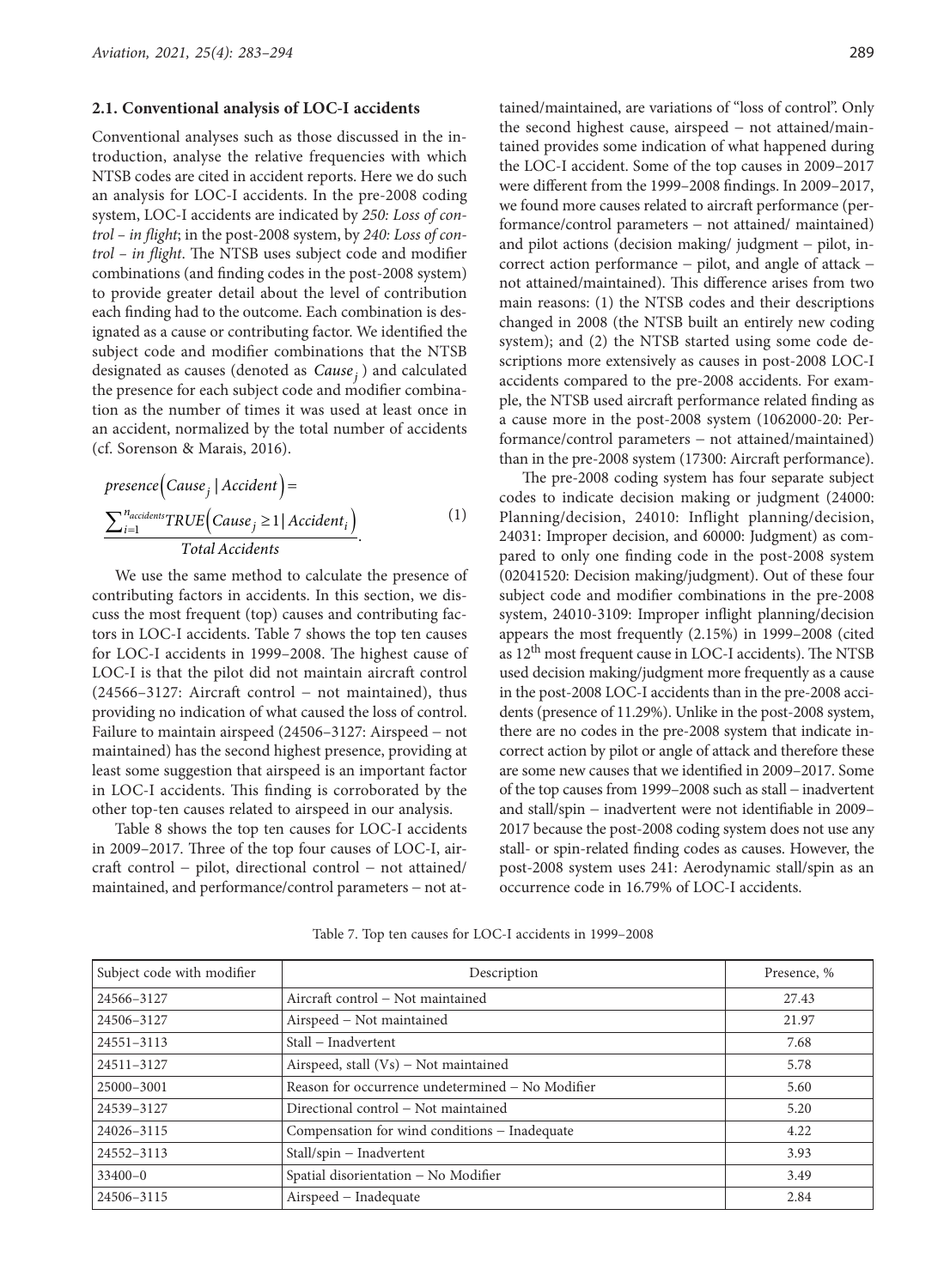Table 9 shows the top contributing factors to LOC-I accidents in 1999–2008. From 1999–2008, weather and light conditions, collision with objects, and low altitude were the top contributing factors in LOC-I accidents. Adverse weather conditions appear in 33.25% of LOC-I accidents, out of which wind gust (6.37%) and crosswind (4.69%) are the most dangerous weather conditions for LOC-I. Further, 6.11% of LOC-I accidents involved collision with an object, out of which collision with tree(s) was the most frequent.

Table 10 shows the top ten contributing factors in LOC-I accidents from 2009–2017. In contrast to the pre-2008 results, terrain, object, or weather-related codes do not appear in the top ten factors. This difference in top causes is because the NTSB has tended to designate weather and object related finding code-modifier combinations as causes rather than factors in the post-2008 system. In the post-2008 coding system, the NTSB used pilot-related codes more as factors which give more information about pilot's decision making, actions, physical wellness, and experience.

#### Table 8. Top ten causes for LOC-I accidents in 2009–2017

| Finding code | Description                                               | Presence, % |
|--------------|-----------------------------------------------------------|-------------|
| 206304044    | Aircraft control – Pilot                                  | 59.39       |
| 106201020    | Airspeed - Not attained/maintained                        | 21.10       |
| 106200020    | Performance/control parameters - Not attained/ maintained | 18.43       |
| 106202020    | Directional control - Not attained/maintained             | 11.68       |
| 204152044    | Decision making/judgment - Pilot                          | 11.29       |
| 500000000    | Not determined - No Modifier                              | 7.03        |
| 202202544    | Spatial disorientation - Pilot                            | 6.41        |
| 106204220    | Angle of attack - Not attained/maintained                 | 5.90        |
| 204101544    | Incorrect action performance - Pilot                      | 5.62        |
| 206304046    | Aircraft control - Student pilot                          | 4.59        |

# Table 9. Top ten contributing factors for LOC-I accidents in 1999–2008

| Subject code with modifier | Description                               | Presence, % |
|----------------------------|-------------------------------------------|-------------|
| 20000-2207                 | Weather condition – Gusts                 | 6.37        |
| 20000-2203                 | Weather condition - Crosswind             | 4.69        |
| 20200-2517                 | $Object - Tree(s)$                        | 3.20        |
| 24518-3004                 | Altitude - Low                            | 3.02        |
| 20000-2214                 | Weather condition - Low ceiling           | 2.91        |
| 20000-2212                 | Weather condition - High density altitude | 2.58        |
| 20100-2305                 | Light condition - Dark night              | 2.55        |
| 20000-2204                 | Weather condition - Clouds                | 2.44        |
| 20000-2222                 | Weather condition - Tailwind              | 2.36        |
| 24551-3113                 | Stall - Inadvertent                       | 1.89        |

#### Table 10. Top ten contributing factors for LOC-I accidents in 2009–2017

| <b>Finding Code</b> | Description                             | Presence, % |
|---------------------|-----------------------------------------|-------------|
| 204152044           | Decision making/judgment - Pilot        | 4.08        |
| 203102544           | Total experience with equipment - Pilot | 1.87        |
| 206304044           | Aircraft control – Pilot                | 1.08        |
| 206301544           | Use of equipment/system - Pilot         | 0.96        |
| 201202544           | Prescription medication - Pilot         | 0.91        |
| 500000000           | Not determined - No Modifier            | 0.79        |
| 206151044           | Preflight inspection - Pilot            | 0.74        |
| 201202044           | Illicit drug - Pilot                    | 0.68        |
| 204102540           | Delayed action - Instructor/check pilot | 0.68        |
| 201203044           | OTC medication - Pilot                  | 0.62        |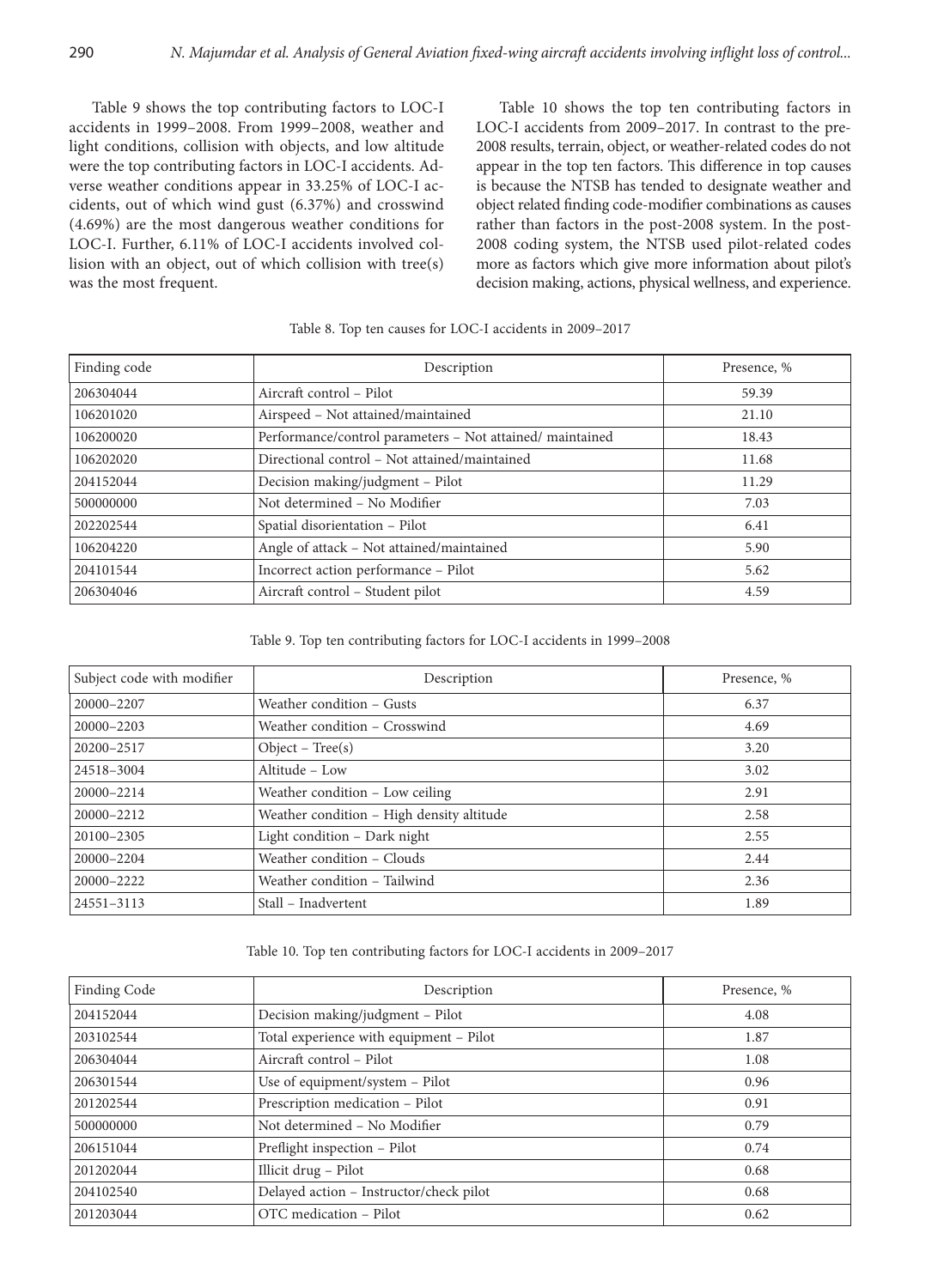#### **2.2. State-based analysis of LOC-I accidents**

This section presents the top hazardous states and triggers using the state-based approach and compares our findings to the conventional analysis. We identified LOC-I accidents in 1999–2017 using the data dictionary to map the NTSB codes to the LOC-I state definition. Our conventional analysis identified 4,512 LOC-I accidents in 1999-2017. By mapping the NTSB codes to the LOC-I state, we found 1,214 additional LOC-I accidents, as shown by year in Figure 4.

We calculated the presence of hazardous states and triggers in the LOC-I accidents using Equation (1). Figure 5 compares the top hazardous states for LOC-I accidents in 1999–2008 and 2009–2017, ranked based on the top hazardous states for the recent years (2009–2017). Figure 5 shows that in 2009–2017, most (77.8%) of the LOC-I accidents typically ended with an inflight collision with terrain/water/object.



Figure 4. Comparison of number of LOC-I accidents found using the NTSB codes vs. state definitions



Figure 5. Comparison of presence of top hazardous states for LOC-I accidents in 1999–2008 and 2009–2017

The state-based analysis helped in identifying some new findings that could not be identified from a conventional analysis, such as abnormal runway contact and exceeding aircraft performance limits. As shown in Figure 5, we identified abnormal runway contact state only in 2009–2017 accidents because the NTSB's pre-2008 coding system does not have any codes to describe abnormal contact of the aircraft with the runway. Similarly, the pre-2008 system contains only one code that indicates exceeding aircraft performance limits (17300: Aircraft performance), as compared to three different codes in the post-2008 system. The NTSB did not use the pre-2008 subject code (17300) extensively in the 1999–2008 accidents and it therefore has a presence of only 0.28%. We identified new findings such as preflight mechanical issue and insufficient qualification/training as important causes for LOC-I, with a presence of 8.13% and 10.15% respectively in 2009–2017 accidents. Preflight mechanical issue involves scenarios such as improper weight and balance calculations by pilot and operating an aircraft with known deficiencies. Insufficient qualification/training includes lack of experience in a type of aircraft, night or instrument flying, inadequate flight training, and the pilot not being current in their certification.

Weather factors such as prevailing/existing weather and light conditions (31.72% in 2009–2017 and 32.88% in 1999–2008) and flight through poor weather  $(12.38\%$  in 2009–2017 and 10.73% in 1999–2008) play a major role in LOC-I accidents. Although the number of prevailing weather-related codes increased from just two codes to 47 in the new NTSB coding system, the number of times that the NTSB cited codes describing "prevailing weather/light conditions" or "flying through a poor weather" in LOC-I accidents remains similar.

Aircraft stall/spin appears in only 22.3% of LOC-I accidents in 2009–2017 as compared to the high presence (41.72%) in pre-2008 LOC-I accidents because the pre-2008 coding system has two stall/spin related finding codes whereas the post-2008 coding system has only one stall related occurrence code, but no finding codes.

Further, pilot in a disoriented/lacking awareness state (not shown in Figure 5) was present in 6.42% of 2009– 2017 accidents. This state involves situations when a pilot loses a reference point especially when flying through poor weather (for example, low visibility and instrumental meteorological conditions).

Figure 6 shows the top ten triggers in LOC-I accidents. Additional findings into LOC-I accidents such as improper inflight planning/decision-making, improper maintenance, improper preflight planning, and improper use of procedure or directives could not be identified from a conventional analysis of the NTSB database. In 2009–2017, improper inflight planning/decision-making has the highest presence (17.34%) in LOC-I accidents. This trigger involves scenarios such as reduced/improper judgement or decision-making by pilot, and not recognizing or comprehending risks. Improper maintenance and preflight planning put the flight in a hazardous state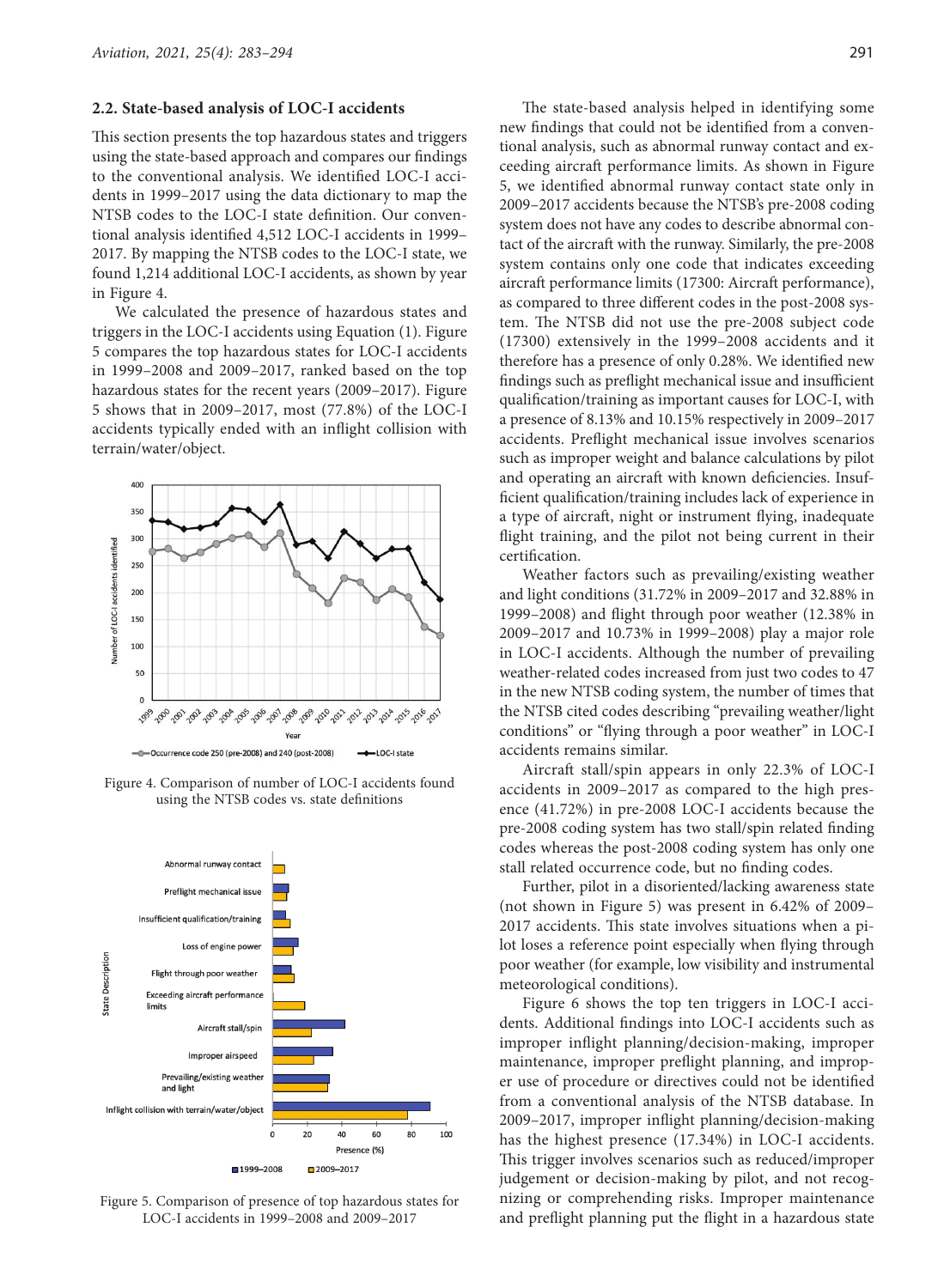

Figure 6. Comparison of presence of top triggers for LOC-I accidents in 1999–2008 and 2009–2017

(such as an unsafe to fly aircraft or severe weather conditions) even before it starts. Some of the top triggers such as delayed action, lack of action, improper action performance, and improper angle of attack were only cited in the NTSB's post-2008 coding system, since the pre-2008 coding system does not use any relevant codes to describe such pilot actions. The trigger Undetermined reason, although used extensively (8.87% in 1999–2008 and 9.50% in 2009–2017), does not provide any useful information about how LOC-I happened.

Next, we use the state-based approach to identify omissions in accident coding and infer the missing information using the grammar rules. Figure 7 shows the inferred hazardous states. 4.84% and 7.46% of LOC-I accidents in 1999–2008 and 2009–2017 respectively did not cite any codes related to aircraft preflight hazardous state (such as preflight mechanical issue state and preflight low engine fluids states). We inferred this state by using other trigger codes that implied that the aircraft was in a hazardous state before starting the flight. Similarly, we inferred preflight pilot hazardous state in 1.23% and 0.20% of LOC-I accidents in 1999–2008 and 2009–2017 respectively. Figure 8 shows the inferred hazardous triggers. 94.87% of the LOC-I accidents had no corresponding codes to describe how an LOC-I state leads to an accident. Using our logic rules, we inferred the trigger recovery action not possible from loss of control which represents the missing data in the accidents.

While the NTSB reports terminating occurrences (or end states in this paper) that immediately followed the LOC-I state, the accident codes do not indicate what triggers the aircraft to transition from the LOC-I state to the end state. In some cases, the NTSB codes translate to triggers that described how an LOC-I state transitioned to an accident such as improper remedial action (which is used in 5.14% of LOC-I accidents) and lack of action (presence of 4.13%).



Figure 7. Presence of inferred states in LOC-I accidents in 1999–2008 and 2009–2017



Figure 8. Comparison of presence of top inferred triggers in LOC-I accidents in 1999–2008 and 2009–2017

In 19.59% of LOC-I accidents, aircraft clipped (hit) terrain or object and continued the flight, suggesting that the aircraft did not crash and collided with the object or terrain, thus inferring clipping of object/terrain trigger. In 3.29% of LOC-I accidents, the NTSB database did not describe how an aircraft transitioned from system failure to LOC-I state. We infer impossible/reduced authority after system failure state trigger for such accidents, where no other related trigger codes were used. We inferred the trigger no/failed recovery from disoriented state (6.29% in 2009–2017) whenever a disoriented pilot directly transitioned into a loss of control state, with no related trigger information to describe the transition. We also inferred time spent in poor weather (4.79% in 2009–2017) as a trigger to pilot's disoriented state when the NTSB cites prevailing weather/light or a flight through poor weather as the immediate former state with no related trigger information.

# **Conclusions**

We extended Rao and Marais' (2020) state-based approach for rotorcraft accidents to fixed-wing aircraft accidents by modifying the existing rotorcraft state and trigger definitions and adding a total of 130 new states, triggers, and additional information applicable to fixed-wing aircraft. We created a new category to store additional accident information called pre-existing condition (PEC) that describes an aircraft's environment that remains true throughout a flight. We developed a new set of grammar rules to sequence states and link triggers to states. These grammar rules help to logically infer some of the missing information and provide additional insights into accidents. We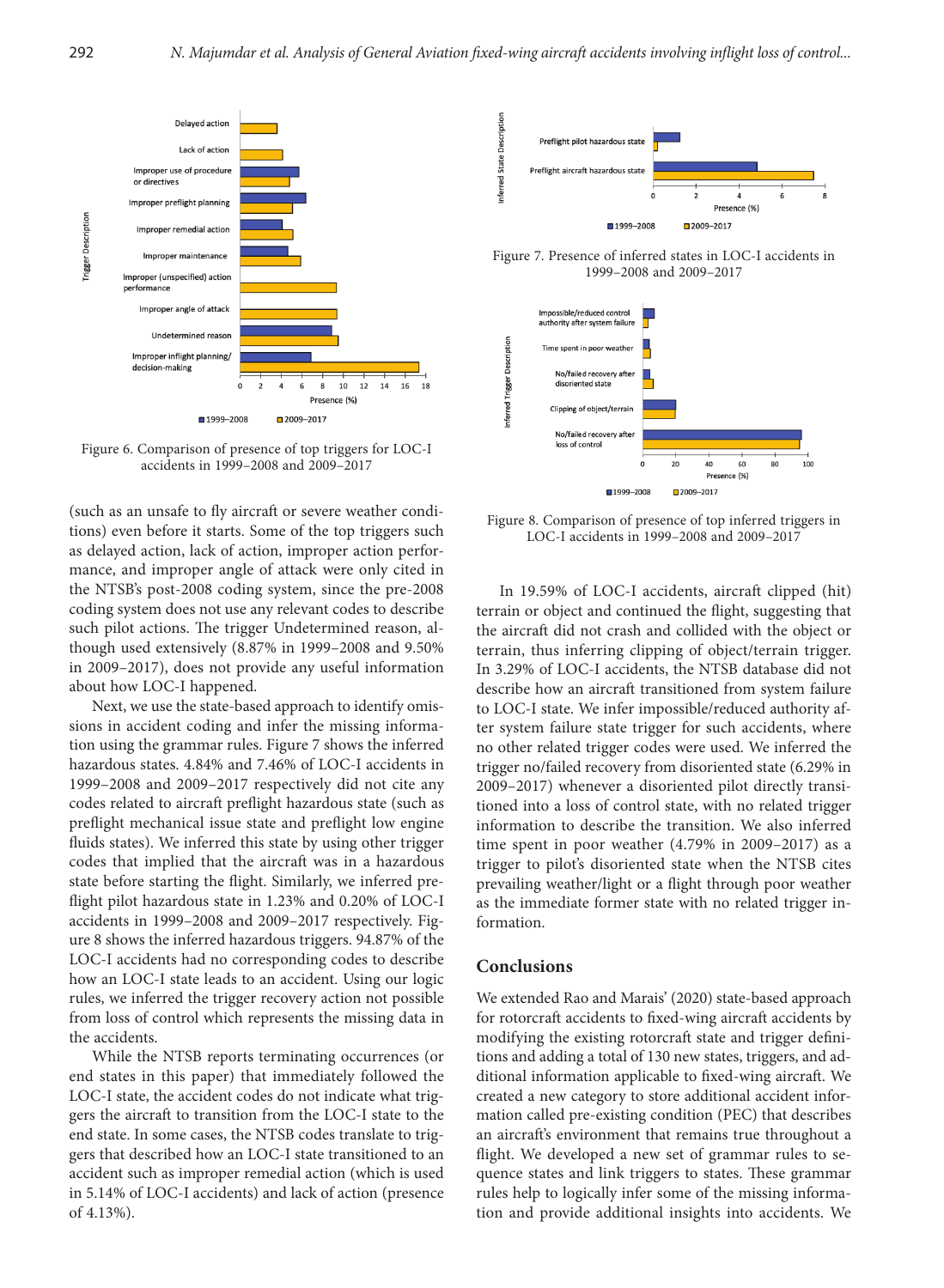investigated the usefulness of the state-based approach to model fixed-wing LOC-I accidents and revealed some new findings that were not discernible from the conventional analysis.

The state-based approach steps away from the chain of events accident modeling technique by viewing aviation accident as a set of hazardous states and triggers. Our approach also helps to provide a more correct count of the LOC-I accidents and their causes in the NTSB database by accounting for coding redundancies. By mapping the LOC-I state definition codes, we identified 1,214 additional LOC-I accidents that had not been labelled as such in the NTSB database.

The conventional analysis provides little information about LOC-I accident causation by using tautologies of LOC-I (such as directional control and aircraft control). These causes provide additional information about the type of LOC-I (directional or aircraft), but do not mention why loss of control happened. The state-based approach helped to provide a deeper statistical understanding of the LOC-I accidents in the NTSB database. We ranked the top hazardous states and triggers in 5,726 LOC-I accidents in two different timeframes 1999–2008 and 2009–2017 to understand the causal patterns in LOC-I accidents. In addition to the already known causes of LOC-I such as prevailing weather and light conditions and improper airspeed from the conventional analysis, our state-based analysis reveals that hazardous states such as exceeding aircraft performance limits, insufficient qualification/ training, and preflight mechanical issues are prevalent in LOC-I accidents. We also found that triggers such as improper inflight planning/decision-making, preflight planning, and improper use of procedures are some of the top causes for LOC-I.

The NTSB database sometimes omits important findings codes from accidents. This approach helps infer missing codes from reports and construct logical accident sequences (or stories). By using the grammar rules to model the LOC-I accidents, we inferred that aircraft clipping with object or terrain caused LOC-I in 19.9% of LOC-I accidents in 2009–2017, a finding that was not discernible from the conventional analysis. Additionally, we inferred that 4.84% and 7.46% of the accidents in 1999–2007 and 2009–2017 respectively had missing information about hazardous aircraft state before the start of the flight. These additional insights help to provide a better understanding of loss of control accidents. Further, considering these additional insights in loss of control prevention and recovery training techniques may help in reducing LOC-I accidents and incidents in the future.

31.8% of LOC-I accidents do not record any codes relevant to the trigger definitions and 9.6% of LOC-I accidents do not record any codes relevant to the preflight state definitions. In future work, we plan to expand the grammar rules to potentially infer specific triggers that cause LOC-I and the preflight states that lead to accidents. Text mining offers an additional source of state and trig-

ger information. In related work, we found that the narratives sometimes contain new and detailed information as compared to the NTSB codes. We found this information by "manually" reading each narrative, which is time consuming, tedious, and prone to subjectivity. An automated text mining approach can alleviate these issues and yield additional information. Augmenting our state-based model by including such a text mining approach can offer an additional source of state and trigger information to code and model accidents more efficiently. Having more data from the narratives would likely reveal new states and triggers. To address this aspect, we consider machine learning as a way to automatically identify potential hazardous states, triggers and new grammar rules and thus create a "self-developing coding system" based on the extracted information from the accident narratives. Further, by investigating potential associations between preexisting conditions (PECs) and hazardous states, we can create additional rules to gain more insights from accident modeling. For example, the grammar rules may help to find the likelihood of the PEC, wet runway condition, to be associated with the landing to overrun state.

### **Funding**

This research was partially funded by the US Department of Transportation/Federal Aviation Administration PEGASAS Center of Excellence under Award No 12-C-GA-PU AM44, 55. The project was managed by Michael Vu. The views expressed in this paper are those of the authors and do not necessarily reflect those of the FAA. The information in this research does not constitute FAA Flight Standards or FAA Aircraft Certification policy.

#### **Author contributions**

NM was responsible for the design and development of the data analysis and wrote the first draft of the article. KM provided oversight of the analysis and reviewed the paper drafts. AR helped develop the data analysis and reviewed the paper drafts.

#### **Disclosure statement**

We declare that we have no significant competing financial, professional, or personal interests that might have influenced the performance or presentation of the work described in this manuscript.

#### **References**

- Aguiar, M., Stolzer, A., & Boyd, D. D. (2017). Rates and causes of accidents for general aviation aircraft operating in a mountainous and high elevation terrain environment. *Accident Analysis and Prevention*, *107*, 195-201. <https://doi.org/10.1016/j.aap.2017.03.017>
- Aircraft Owners and Pilots Association. (2018). *27th Joseph T. Nall report: General aviation accidents in 2015*. AOPA. [https://](https://www.aopa.org/-/media/files/aopa/home/training-and-safety/nall-report/27thnallreport2018.pdf?la=en&hash=C52F88B38FD95CB7C0A43F3B587A12E2692A8502) [www.aopa.org/-/media/files/aopa/home/training-and-safety/](https://www.aopa.org/-/media/files/aopa/home/training-and-safety/nall-report/27thnallreport2018.pdf?la=en&hash=C52F88B38FD95CB7C0A43F3B587A12E2692A8502)